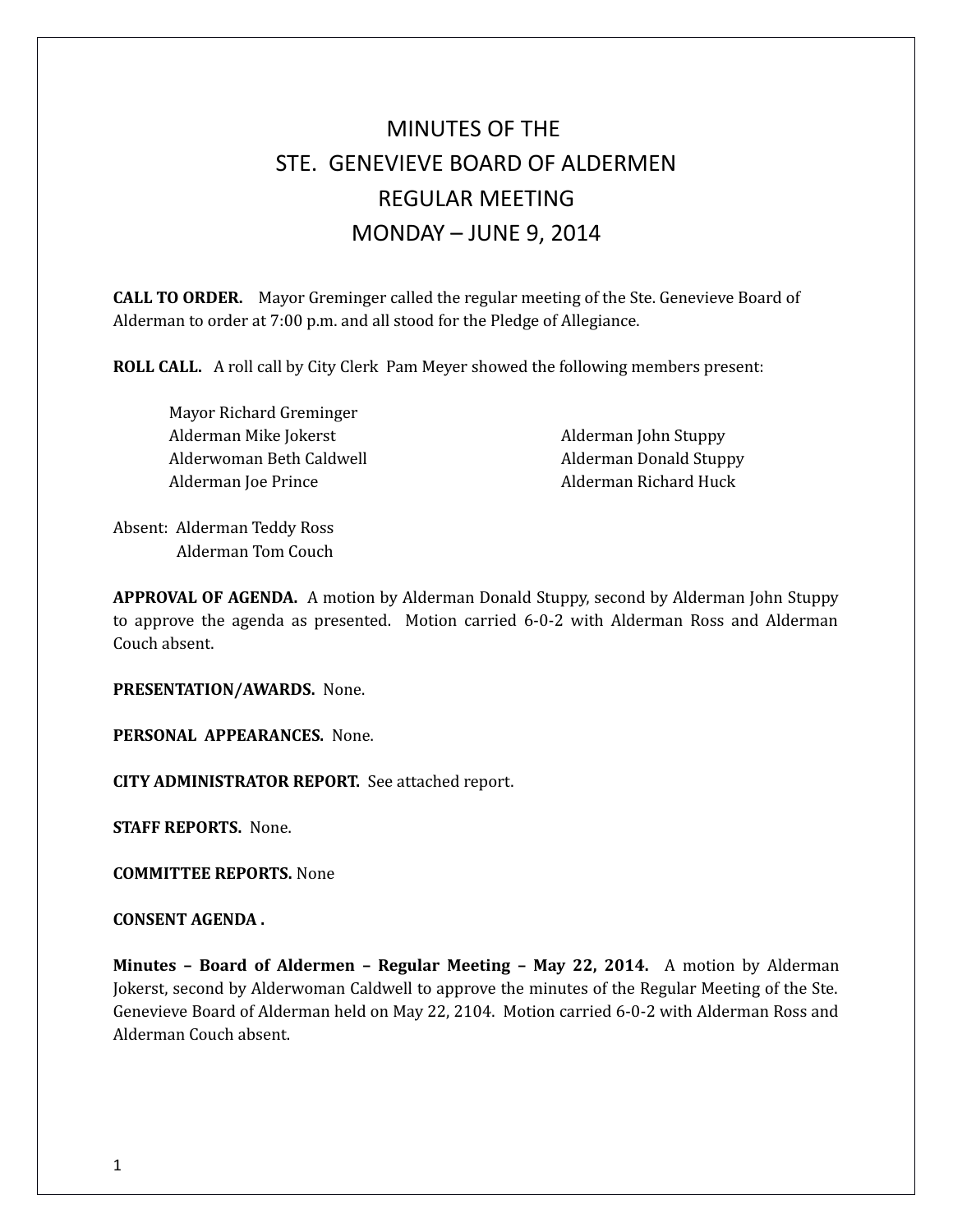#### **OLD BUSINESS.**

**BILL NO. 3977. AN ORDINANCE AUTHORIZING THE MAYOR TO ENTER INTO A CONTRACT WITH BT ELECTRIC, FROM BLOOMSDALE, MISSOURI FOR THE INSTALLATION OF AN EMERGENCY GENERATOR AT CITY HALL IN AN AMOUNT NOT TO EXCEED NINE THOUSAND TWO HUNDRED FIFTY DOLLARS (\$9,250). 2nd READING.** A motion by Alderman Jokerst, second by Alderman John Stuppy, Bill No. 3977 was placed on its second and final reading, read by title only, considered and passed by a roll call vote as follows: Ayes: Alderman John Stuppy, Alderman Prince, Alderwoman Caldwell, Alderman Huck, Alderman Donald Stuppy and Alderman Jokerst. Nays: None. Absent: Alderman Ross and Alderman Couch. Motion carried 6-0-2. Thereupon Bill No. 3977 was declared Ordinance No. 3917 signed by the Mayor and attested by the City Clerk.

**BILL NO. 3976. AN ORDINANCE AUTHORIZING THE MAYOR TO EXECUTE AN EASEMENT AGREEMENT BETWEEN THE CITY OF STE. GENEVIEVE AND CHARTER COMMUNICATIONS ENTERTAINMENT I, LLC. AND CHARTER COMMUNICATIONS. 1st READING.** A motion by Alderman Jokerst, second by Alderman Donald Stuppy, Bill No. 3976 was placed on its first reading, read by title only and passed with a 6-0-2 vote of the Board of Aldermen with Alderman Couch and Alderman Ross absent.

## **NEW BUSINESS. None.**

### **PUBLIC COMMENTS.**

Marsha Akins, 627 Market Street addressed the Mayor and Board of Aldermen regarding drainage issues she is still having on her property. She believes the water issues are stemming from all the water runoff from Basler Hill. Martin will have an engineer look into the matter. Ms. Akins also stated that her house is on the historic register and was curious at what that exactly means. Ms. Akins also commented that the part of the old cemetery that is on the outside of the fence on Sixth Street is not getting mowed and has some maintenance issues.

Carl Wehner, 1158 Valle Spring Trail addressed the Mayor and Board of Aldermen to state that he doesn't agree with all this ISO information and that he doesn't believe it affects all insurance companies.

#### **OTHER BUSINESS.**

A motion by Alderman Huck, second by Alderwoman Caldwell to approve the following temporary liquor license requests, American Legion Riders and Charleville Vineyard for the Jour De Fete Festival, and Church of Ste. Genevieve for their annual church picnic and the approval of the following yearly liquor license renewals: El Torero Mexican Restaurant, The Anvil Saloon, Old Brick Restaurant, Café Genevieve, The Orris/Sirros, Show Me Shop, Inn Ste. Gemme Beauvais, The Point, Ste. Gen. Winery, S.G. Sandbar, LLC., Country Mart, Save-A-Lot, Oberle Meats, Casey's General